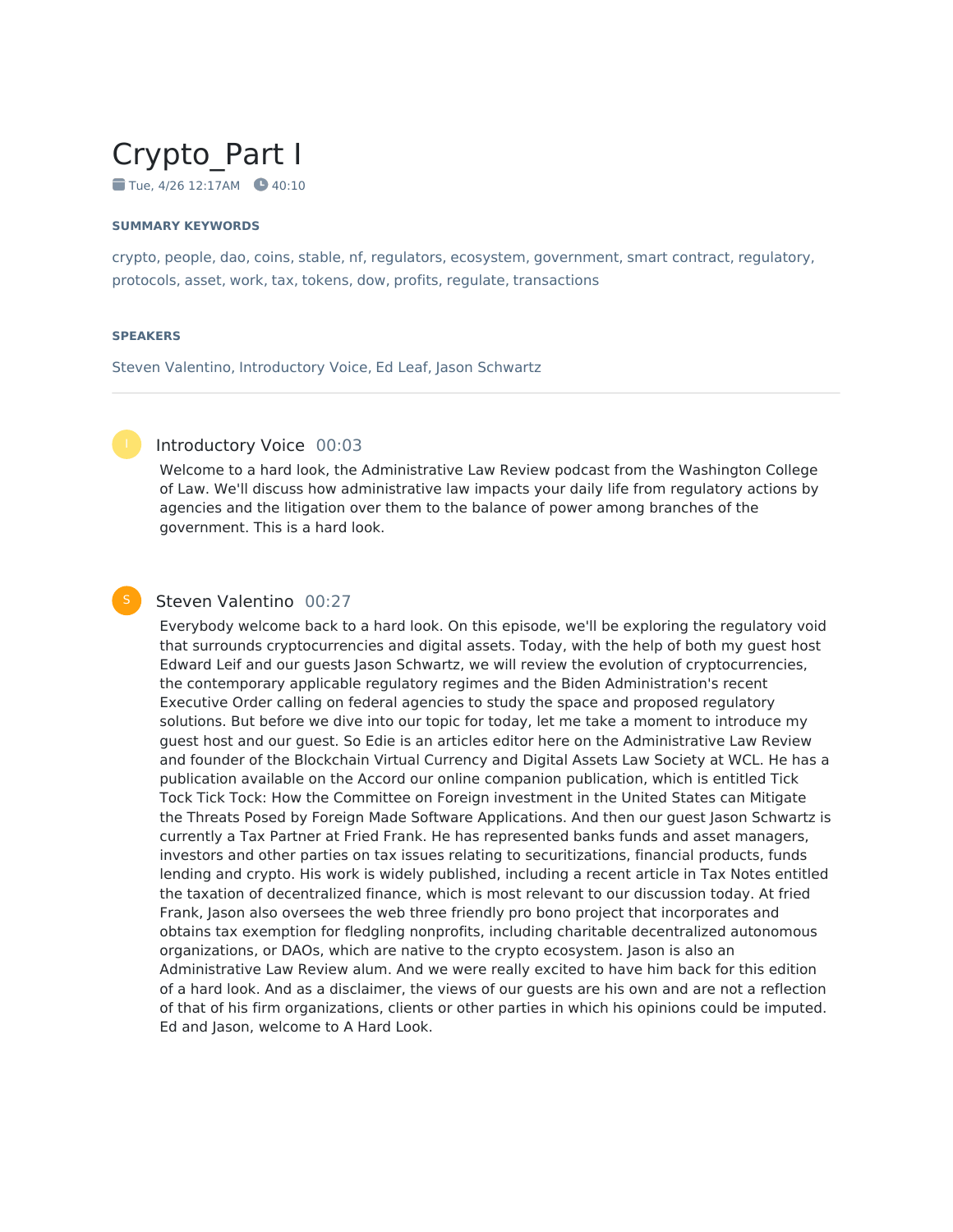#### Jason Schwartz 02:05

Thanks for having me. Thanks. Thanks, Steven.



#### Steven Valentino 02:08

Alright, Ed why don't you go ahead and get started today.



J

# Ed Leaf 02:10

Sure thing. Hi, Jason, thanks, again for joining us. You know, I wanted to start on a personal note, everyone I've met who has a deep interest in crypto can kind of remember a defining moment when their interest shifted from maybe fascinated observer to something more serious. So what's your story? How did you come to crypto and what has made you decide to develop a specialty in it?

#### Jason Schwartz 02:33

Yeah, so there's a saying in the crypto space, that everyone comes for the money and stays for the tech. And I'd say that the same is true of myself, I actually, I got into crypto solely professionally, because I had a number of asset management clients that were interested in setting up funds, that that invested in crypto among other things. And as I started reading about it, I realized that this ecosystem is a revolution, both both culturally and financially. There are people in the crypto ecosystem thinking about how to provide universal basic income to you know, on a global scale, there are generative artists who whose work was previously, you know, under appreciated, we're now selling their work for 1000s, or even millions of dollars, collecting royalties on secondary market sales, which is something that just wasn't possible to do in the traditional art world. And in in a time when the US dollar and other currencies are being weaponized against people. Self sovereignty of money is becoming increasingly important. from a humanitarian perspective, also DAOs, which you mentioned before, and which maybe we'll talk about a little later allow for the efficient movement of capital across borders, sort of, irrespective of where people live, and, and the sharing of ideas across borders, again, irrespective of where people live. So I think the crypto ecosystem is just really, really exciting. I got completely crypto pilled accidentally, while while while just doing some sort of, you know, mundane legal research, and I just haven't been able to look back look, I'm actually wearing today, a t shirt of a crypto code, actually, Cryptoad Number 761, which I own and, and that just shows you sort of how far down the rabbit hole I've gotten.

### Steven Valentino 04:46

So speaking of the origin story here, bitcoins Genesis block was mined on January 3, 2009. And today, it's sort of interesting. As a matter of history, the global crypto market cap right now is almost \$2 trillion. yours. So during this time, as many of us are aware, there's been very little regulation in this space at the moment. However, we just got sort of the first glimpse into a regulatory possibility. With President Biden issuing Executive Order, I believe 14,067 on

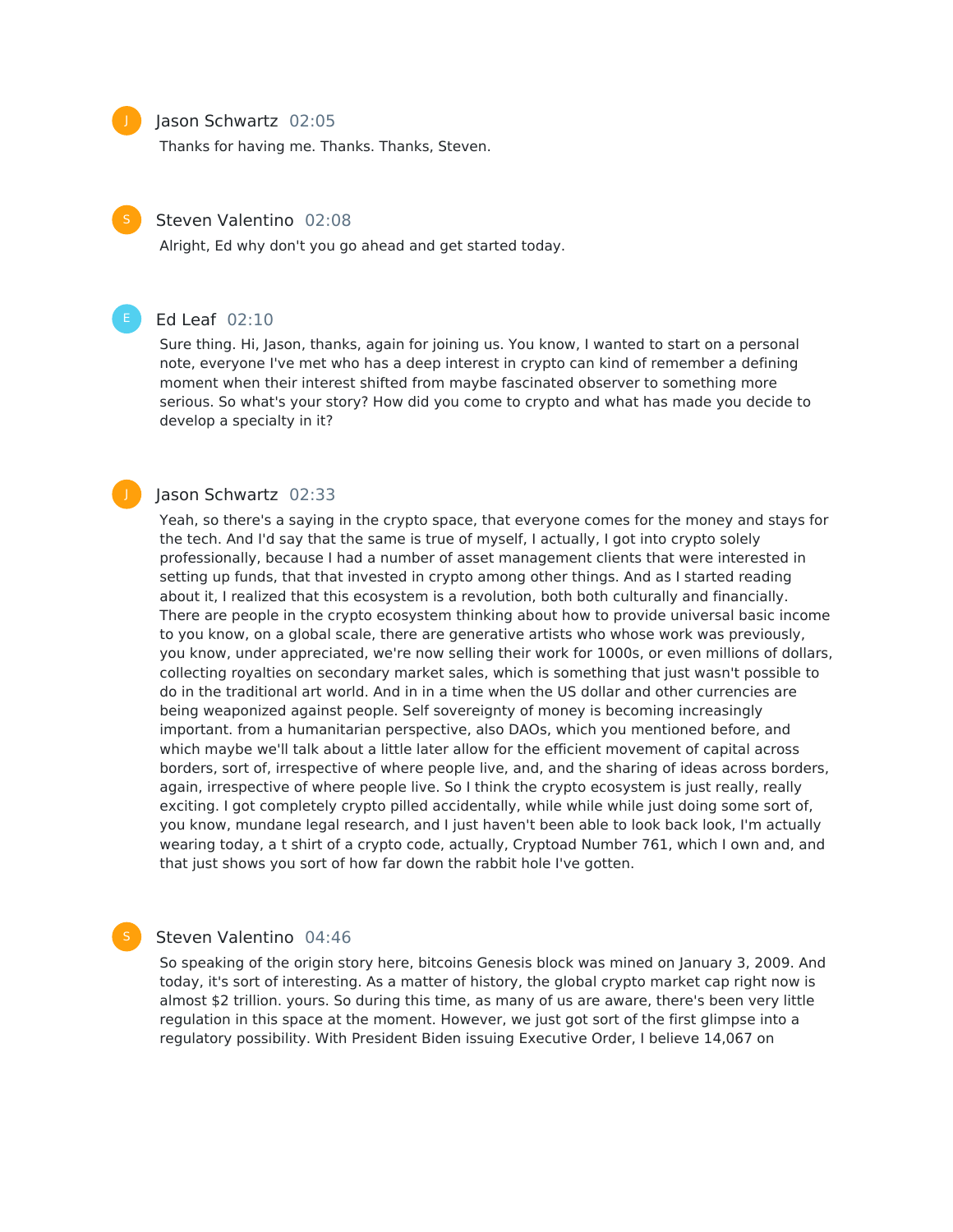ensuring responsible development of digital assets. So what are your thoughts on the current regulatory landscape surrounding crypto and what are your expectations in the longer and medium term here in the United States for Biden's Executive Order?

# Jason Schwartz 05:31

J

Yeah. Okay. So just, first of all, just so you know, I'm a tax expert, I'm not, I'm not an expert in securities, law, and or commodities laws, and those those are highly relevant as well, but but I can speak in somewhat of an educated manner on all of them. Broadly speaking, modern finance needs, modern policy, modern regulation. Our current system, I think, universally, can be described as a cubby hole system, lawmakers define cubby holes for different types of products, and then regulators determines what new technology fits into what cubby hole? Unfortunately, I don't think that that system really works well, for crypto. For for one, I don't think that crypto is a single type of asset. I think that there the crypto can represent a lot of different types of assets. But number two crypto results, or crypto represents a fundamental shift in the way people interact with one another. So until until the advent of crypto, really, the vast majority of transactions were intermediated. And I guess you could say that, I guess the vast majority of transactions still are intermediated. It's entities that conduct business, not people. When I send you money, I send you money through an intermediary. And virtually all of our laws are keyed off of that fundamental principle, in tax in particular, that the vast majority of taxes are, are paid and enforced through intermediaries, for example, through withholding taxes or corporate income taxes. There's 1099 reportings reporting for independent contractors, there's w two reporting for employees, there's k one reporting for partners. None of that works in the crypto space, because there are no more intermediaries in the crypto space. I commend the Biden administration for taking the first step in asking its regulators to start thinking about crypto. But I suspect I think that at least in the long run, we will need to fundamentally rethink our entire legal legal system for to accommodate this change in technology.

# Ed Leaf 08:12

Yeah, I mean, I think that's I think that's really, really interesting. And it kind of goes to a fundamental point of, you know, do we need new laws or do the do the existing regulatory frameworks apply? So I think that's very insightful. Speaking of new things, the executive order specifically mentions decentralized finance or defy and stable coins. Could you speak a little more about what DeFi is and that's a little car coins are and how agencies might react to their growth?

### Jason Schwartz 08:42

Yeah. Okay. So so as you mentioned, I wrote I wrote a very long report and Tax Notes on the taxation of Defy. So this is my jam right here. Blockchain Tech is a solution to the middleman problem is, as I was talking about disintermediation, think of it this way, instead of a bribable, hackable, sewable rent seeking middleman, you can now interpose, what's called a smart contract, which is basically just just a self executing software program between two parties, and those two parties don't need to know who they are or who each other are, they don't need to AML KYC each other. They don't need to trust each other. In that sense. defi is considered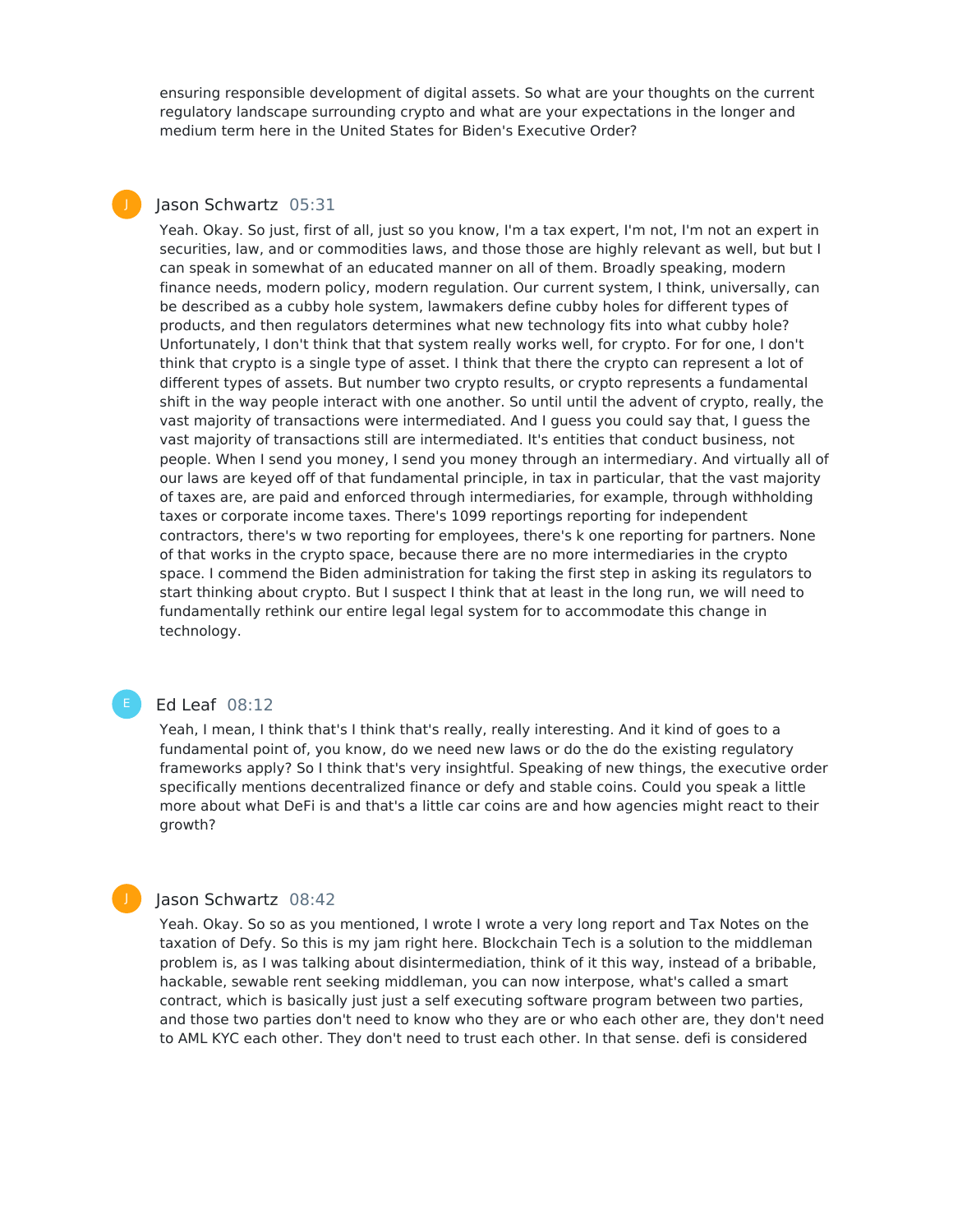trustless as its referred to as trustless. So now, instead of you and me doing some complicated financial transaction through 10, different intermediaries, which might actually be unfeasible if we're cross border, we can create a program that conducts the transaction automatically upon the satisfaction of specified inputs. So just to sort of you know, to sort of give a very, very simple example, on the compound, or have a protocols, which are which are native to Aetherium. Anyone can provide liquidity to a lending pool. So for example, I can contribute a stable coin to a lending protocol. And the lending protocol automatically lends that out to borrowers on an over collateralized basis, right, they, they provide collateral and so the smart contract and they receive the loan. So like maybe they put in a bunch of appreciated ether, and they take back, you know, 50% of that value in some stable coin, which they can then use to pay off expenses or lever up their investment or for any other any other reason that they that they may see fit, in order to re access their pile of appreciated ether that they contributed to the smart contract, they need to return they're borrowing plus interest. And when I've contributed liquidity to that pool, what I what I get back in response, in return is basically a pro rata share of what's in that pool. What's in that smart contract, the smart contract, self enforces, right and it determines the interest rate and resets automatically, it also automatically liquidates the ether that the borrower pledged as collateral. If the value of that ether dips below a certain level, suddenly, you have the public able to conduct financial transactions by providing liquidity for loans for example, without without having without having to be financial institutions without having to set up corporations without having to do any AML KYC on their borrowers. That's defy in a nutshell, right? This idea of creating software protocols that allow peer to pool or peer to contract transactions and enable you know, you and me to participate in a in a financial ecosystem. That simply wasn't avail available to us prior to the advent of a really a theory of smart contracts platforms. So that's defy stable coins are one of the core assets within the defy ecosystem. So in order to have any type of mature capital market, you need some non volatile assets, right? Stable coins are one such asset, they track the value, typically of the US dollar, but it could also alternatively be the value of gold or the value of oil or you know, the value of the euro or whatever. So they're sort of stable relative to the value of ether, for example. It's, it's very interesting to see the government's response to stable coins, because on one hand, the IRS has said that stable coins are not treated as currency. So for example, you could have a stable coin that is euro, you know, a Euro based stable coin, but it's not treated as euros for US tax purposes. Number one, that gives rise to tremendous arbitrage opportunities, potentially regulatory arbitrage, which I could see people taking advantage of down the line. Number two, a lot of the a lot of the government, you know, regulation and guidance today assumes the existence of only one type of stable coin, which is sort of the most centralized stable coin, I guess, because that's really the one type that that governments understand. So under the centralized stable coin, tether, or USDC are are the biggest examples. Anyone can, you know, deposit dollars into a financial institution, and that financial institution in turn means stable coins to the Ethereum blockchain? Right. And in theory, one stable coin is backed by \$1 held in that institution. But that's not always true in practice, arguably, but in theory, that's, that's true. And the government says, Oh, well, we need to regulate this, you know, understandably so they say like, Well, look, look, what if these financial institutions just abscond with the money or something? You know? That's fair. And the the President's working group, you know, report talked about that. But the President's working group report, which was prepared by Treasury did not talk about other types of stable coins. There are crypto backed stable coins that track the value of the US dollar, but they're backed entirely by crypto like pools of deposit and crypto assets. There are algorithmic stable coins that either rely on sort of rebasing mechanisms or seigniorage mechanisms to maintain their US dollar peg and there are also hybrid stable coins that are sort of a hybrid of crypto backed and algorithmic stable coins. And again, if the government only looks at one type of stable coin, they're going to inadvertently I think, create tremendous As arbitrage opportunities that could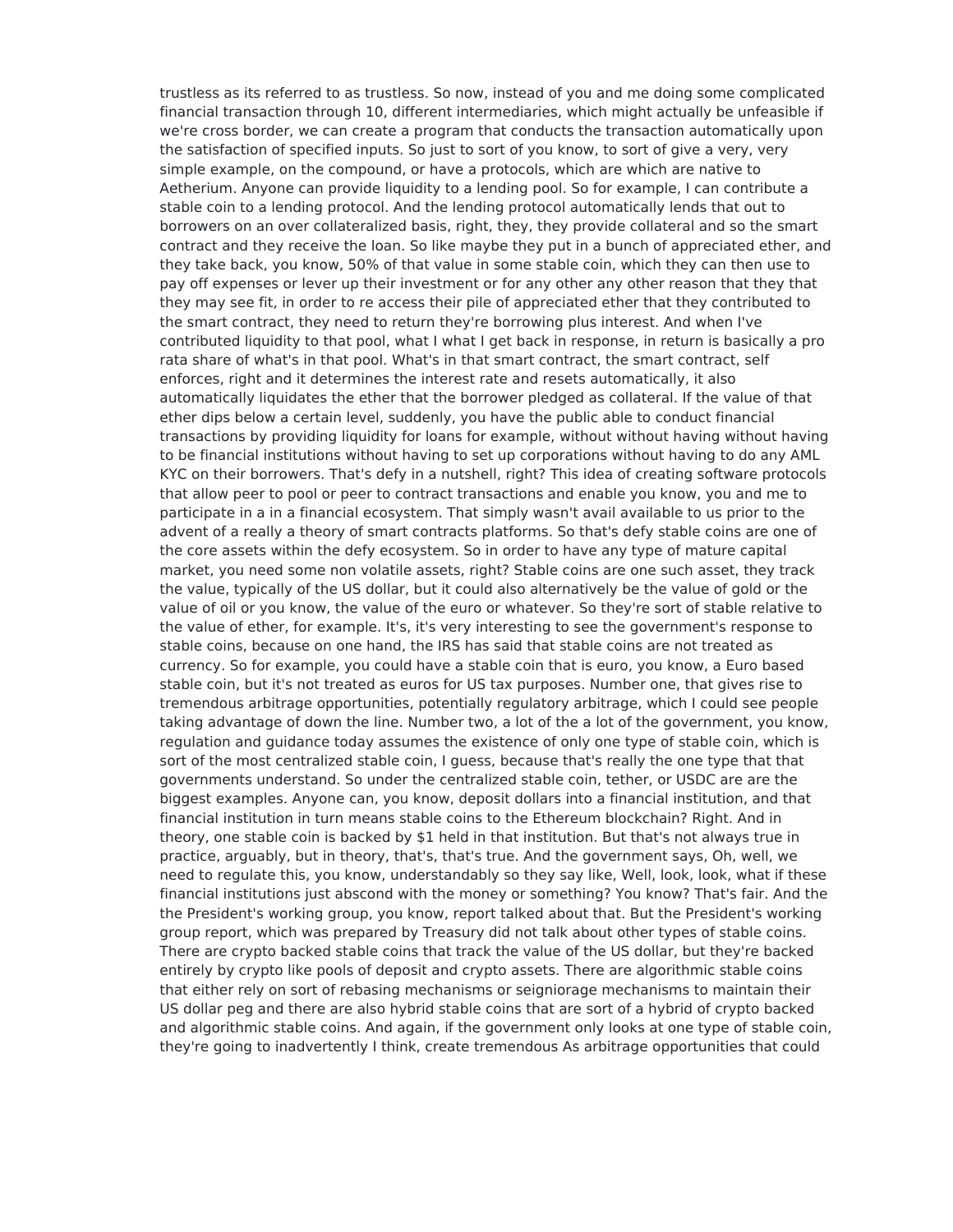be detrimental, you know, from a policy perspective, like to the government could actually hurt the FISC in some cases, but also could be detrimental to the efficient development of the market. And, again, I think I think that harkens back to my earlier point that regulators are accustomed to dealing with cubby holes, and they sort of are thinking, well, we have this one type of stable coin, we're going to figure out how this one type of stable coin is treated. Whereas they really ought to be thinking holistically about the crypto ecosystem and thinking about sort of unintended consequences of regulating one aspect of the system without without understanding the entire system.

# Ed Leaf 15:41

Yeah, I mean, that's, that's fascinating. And maybe just as a couple of follow ups, I mean, I heard you talk about, you know, crypto is about cutting out intermediaries, and it's a trustless system. How would you respond to the idea that I mean, you brought up the protocols of Ave and compound? How would you respond to the idea of somehow regulating those protocols that are enabling the these, this interaction between anonymous parties, and also as a follow up to the stable coins? I know that the Biden administration is also looking at creating, exploring, and other countries have done it as well, a digital version of US currency? And is that something that you think could one day be an actual, like, play the role of stable coin in the defy system? Or is it to kind of centralized and contrary to the, the crypto ethos?

# J

#### Jason Schwartz 16:32

Yeah, that's, those are those are all interesting questions. So sorry, what was that? What was your first of those questions?



# Ed Leaf 16:45

Yeah, no problem. And sorry, the the protocols themselves?



# Jason Schwartz 16:50

Can you regulate the protocols themselves? So that yeah, so that is sort of like the the knee jerk reaction, I think of, you know, any lawyer, or I guess, aspiring lawyer in your case, or, or regulator? Well, why can't we just regulate the protocols? Here's the problem with that. The protocols are just open source code. So it's unclear how you regulate a code, okay? Like, like smart contracts provided by Ave or compound, or uniswap, which allows you to passively make a market in, in token trading pairs. These are just code. If you, you, the regulators might be able to shut down the front end, like the website that I visit, in order to access the Java ecosystem, but anyone can spin up a front end. And anyone can do that from offshore as well. The contracts aren't going away, you can't shut those down. So it's unclear really, how the government can regulate those protocols. I would say, I would say that the government probably can't regulate those protocols. So where does that leave the government? I mean, just just trying to play it out? And I don't have an answer, but you might ask yourself, you know, one possibility would be to prohibit all US people from engaging in activities on those protocols. Not really sure why that would be the right answer from a policy perspective, but but just sort of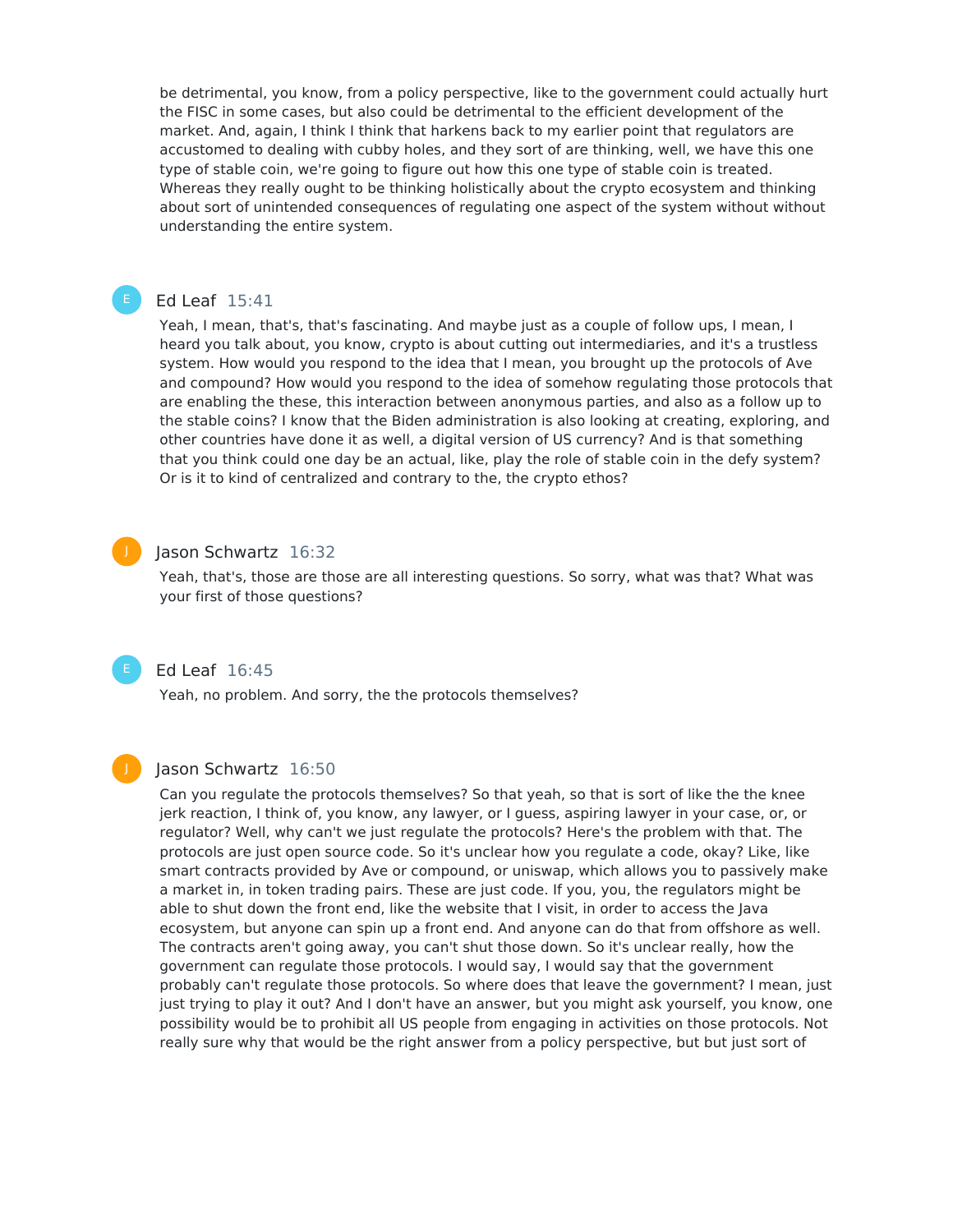thinking about it. Could they do that? Well, interestingly, you know, as I as I said, at the beginning, one of the core features of crypto is that it allows for self sovereignty, right? Like, my crypto is literally my crypto, it's just like, cash in my wallet. Nobody can freeze my crypto, if I hold it outside of Coinbase, or Kraken or Gemini, right? If I just hold it in a Metamask, wallet, it's my crypto Metamask, by the way, also does not custody, crypto Metamask is again, just really a front end for accessing the Etherium ecosystem. So, um, so I don't I don't know, I don't think the answer is for the government to try to regulate these protocols. I really think that the government needs to start thinking creatively about what what its real purpose is. I think, you know, really getting back to basics, you know, arguably, the government's key role in in, in, you know, the financial ecosystem and the broader financial ecosystem is to, you know, protect people from fraud. Right. And I actually think that if the government you know, focused on that if policymakers focused on protecting people from fraud, actually think that there there are, it would be able to find some very readily actionable items for you know, helping, you know, your average consumer in crypto, but I don't think it's, you know, I don't think that saber rattling about the Howey Test is is one such actionable item. I just I just don't I think it's it's, it's detrimental to the United States. It's not going to stop crypto, it's going to just, it's just going to hurt our country's ability to move forward with this revolutionary technology, I think it's detrimental to the consumer, because it it, it keeps us out of, you know, emerging markets where you that that are highly likely to be relevant in the near to medium to long term, you know, just in the overall global economy. And it's also detrimental from a capital formation perspective, because I mean, frankly, there's a lot of money to be made in this space. And, and I think there's something fundamentally unfair about the fact that you don't be, you know, prohibited from earning a positive yield in crypto when I'm earning a negative real yield in my bank account. Now, all that all that being said, I think it's perfectly reasonable for the government to regulate the centralized actors within the crypto space, okay, if I hold my, my, my tokens, with Coinbase, then I have a reasonable expectation that Coinbase will be, you know, a trustworthy custodian of my tokens. And I think it's perfectly reasonable for the government to take steps to ensure that that happens. But once my tokens are self custody, once I enter the defi ecosystem on my own, I think it's gonna be very hard for the government to regulate that. And I don't know that, you know, from a policy perspective, it really makes sense for the government to try to aggressively regulate that.

# Ed Leaf 21:44

That's great. I want to shift focus now to NFTs or non fungible tokens. Obviously, they have exploded in popularity over the last few years. So specifically, like you mentioned earlier, some NFTs actually will pay they you can you can make royalties on a secondary market by selling on a secondary market, but others will just pay rewards directly to to to holders, seemingly implicating maybe the Howey Test, how do you expect policymakers to approach these types of digital assets?

# Jason Schwartz 22:17

Yeah, so so NFTs, you know, just like crypto tokens, generally, NFTs can represent a number of different things. And frankly, they can represent a number of different things at the same time. Okay, so just as a few examples, some NF T's are, you know, representations of digital, non financial assets, like art, or like collectibles, you know, like my crypto, right, or like a game skins and shields and whatnot. Some NFTs are digital financial assets. So for example, on on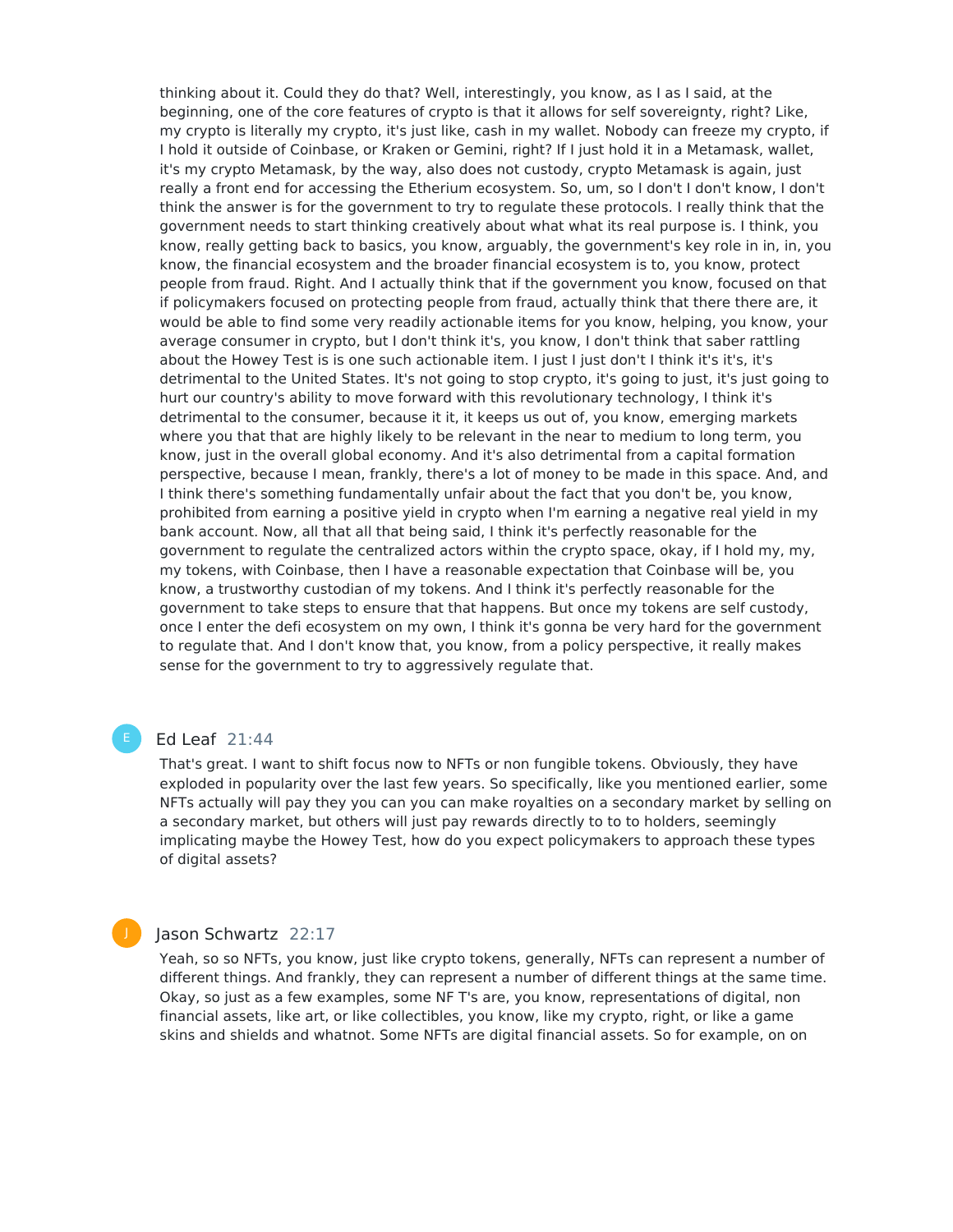uniswap, which is a trading platform, I can provide, you know, I can provide liquidity to this passage to this automated automated market maker, basically, and I take back an NFT that represents the liquidity I provided and the potential profits that I'm entitled to. That's it, you know, that's a digital financial asset, some and a fee is our membership interest. So, actually crypto is a membership interest as well, you know, secondary market sales of crypto of Kryptos. And of many NFTs results in an automatic royalty stream to a treasury, right and the Treasury is held on chain and then that Treasury can be collectively owned, basically, by the NFT holders, the NFT holders effectively represent a Dao, right, a decentralized autonomous organization that can then vote on how that Treasury is used. So in a sense, it's kind of like a partnership if you if you think about it in in, you know, traditional in the traditional legal context. And then some NFTs represent off chain assets, right, you can have an NF T represent title to real property or, or intellectual property, or you can have an NFT that represents a medical records, right. I mean, people are talking about about creating NFTs that actually represent sensitive information that then, you know, I can make available only to certain people, that they're otherwise encrypted. So I don't I don't think that there, it's, I don't think, well, you've easily not, you've definitely asked a question that's not easy to answer because I don't think you can really say there's, there's one size fits all for NFTs. Now. I think, you know, policymakers are gonna have to start are gonna have to start like thinking, you know, do we create a law or policy that that nevertheless looks at NFTs holistically, you know, similar to like, not, you know, not NFT like fungible tokens, or do we, you know, dig deep and try to figure out what each NFT is really is At its core? And again, I don't know the answer to that. But I think it's like, I don't think the answer is Oh, the law is already settled, like figured out, which seems to be what regulators have been doing up till now. I think that's really, really problematic. And frankly, it encourages people not to report. Right. So so in the tax world, you know, at least anecdotally, there are many, many taxpayers, who are just, you know, highly reluctant to report their crypto, their, you know, their crypto taxes, not not because they're like, natural born, you know, tax evaders, but rather, because they recognize that there are no clear rules on, you know, the transactions that they're engaging in, and they're concerned about an overly aggressive Treasury going after them for some footfalls, and ruining their lives. If they disclose that, you know, they engaged in one of these transactions, and the IRS then has the benefit of hindsight to sort of go after them for not properly reporting their taxes. That's really, really problematic. It encourages distrust in our government. It's just from a policy perspective, it's fundamentally unfair. And it's really, really sad to see because I think it's going to you if this state of affairs continues, it's going to it's going to hurt the United States. And our, you know, our technology, our historical, technological primacy on the global stage.

# Steven Valentino 26:32

Let's harken back to something that we talked about earlier, and that we mentioned where your pro bono efforts are actually really focused on DAOs. What sort of, can you talk a little bit more about what they are and sort of the interesting regulatory implications that they they raise?

# Jason Schwartz 26:49

Yes, so the so a DAO, there's no definition of DAO right, including in the crypto space, you know, so some people say that a DAO is kind of like a chat room with a bank account, you could kind of think of it, you could think of it like that it's a chat room with a shared bank account.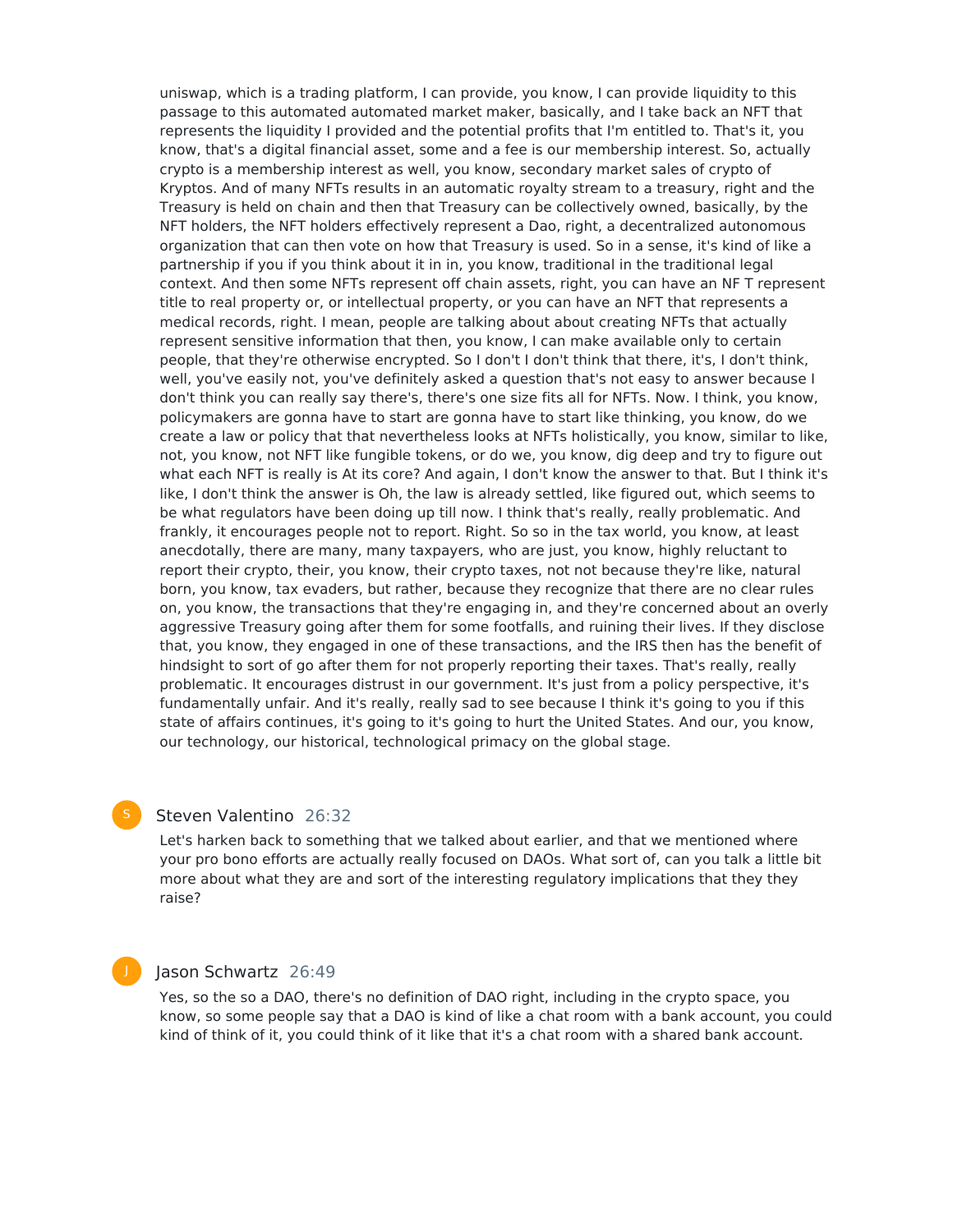Sometimes that shared bank account is actually just like two or three people who hold the, you know, hold keys to a multisig wallet, right? And they just sort of pinky swear to deploy the funds in that wallet, in accordance with the vote of the other members of the DAO. Sometimes the DAO is what people refer to as maximally decentralized, it's a lot harder to accomplish. But in that situation, effectively, the multi SIG wallet is owned by all members of the DAO. Right. So so like, collectively, the DAO has to vote on how funds are deployed, that could obviously get very inefficient with with larger DAOs. Under sort of traditional legal principles. There's a concern that a DAO is really just a general partnership. Okay. And that, and then the question becomes, okay, if it's a general partnership, so number one, you know, for those listening who are lawyers, general partnership is like kind of the worst treatment you can have, because of her from a legal liability perspective, because it means that everyone is liable. You know, 100% liable for all of the entity's liabilities. So if someone Sue's the DAO for a billion dollars each, they could potentially collect, you know, from any one of the solvents, members of the DAO, right. Also, from a tax perspective, a DAO would, by default, generally be treated as a partnership. And again, that means that each partner in that partnership is taxed currently on their share of the partnerships, net income and gain, whether or not distributed so like, let's say, the DAO, you know, buys an asset, and then, you know, sells it for \$100 profit and uses all that money to buy another asset that then goes down to zero? Well, it doesn't really matter, the DAO had \$100 profit, and each member of the DAO is taxed on their share of that profit, even though they now hold an asset that's worth zero. Okay, so that's, that's like, highly, highly problematic. Moreover, there, again, a lot of reporting requirements, when people join together in a joint venture that DAO is simply are incapable, at least when they're fully on chain they're incapable of complying with, right, so partnerships, for tax purposes need to provide K-1s, they also need to do tax withholding, sometimes they need to, you know, obtain tax forms from people in some cases, particularly for investment Dows they need to do AML KYC on their on their members. None of that is happening right now. Okay, for most Dallas. That's that's kind of terrifying, right from from a lawyer's perspective. It's really exciting also, like, like, I think that DAOs or I think DAOs are an amazing tool. because, again, you know, just sort of philosophically, I'm an open borders guy, I love the idea of, you know, highly liquid capital being able to flow to, you know, wherever it wants to go, you know, with with minimal friction. I love the idea of people being able to work together across borders. But I think that they're, you know, we could be in for some kind of reckoning, when the regulator's start coming down on on DAOs that are not cloaked in, you know, some kind of legal entity. So, so, you know, different, different DAOs are using different approaches to try to become sort of legally compliant. Some Dows are being set up to be sort of solely voting DAOs. Right, so so like, so recently, I don't know if you guys have been following this. But the board apes recently announced that they're creating a DAO, that the the Ape DAO, and the Ape DAO is being formed in conjunction with the ape Foundation. And I think that that is sort of a paradigm that's emerging and Dow land where you have a DAO that is solely vote voting, and doesn't share any profits, and it's a sort of solely a governance now, and then you have a foundation that actually holds the key to the crypto wallet, that, you know, in that, that that effectively, you know, earns all of the profits, you know, that the foundation administers the Dow it implements the Dow is decisions, and then it receives the profits from those decisions. And those profits go back to building the ecosystem, they don't go back to the down members, right. And the foundation is set up offshore in a low tax or no tax jurisdiction, like Guernsey or the Marshall Islands or Cayman Islands, or I've seen some in Switzerland. And the foundation is an it's a nonprofit. So it it commits to send all profits back into the ecosystem. In other words, there are no shareholders. And if structured properly, you know, maybe that enables the DAO members to take the position that they're not taxed currently on their share of profits, and that their DAO membership interests are not securities because they don't share profits. And, and that, in fact, none of the profits from the project are subject to any tax, right? Because because they're all collected by that foundation. Now,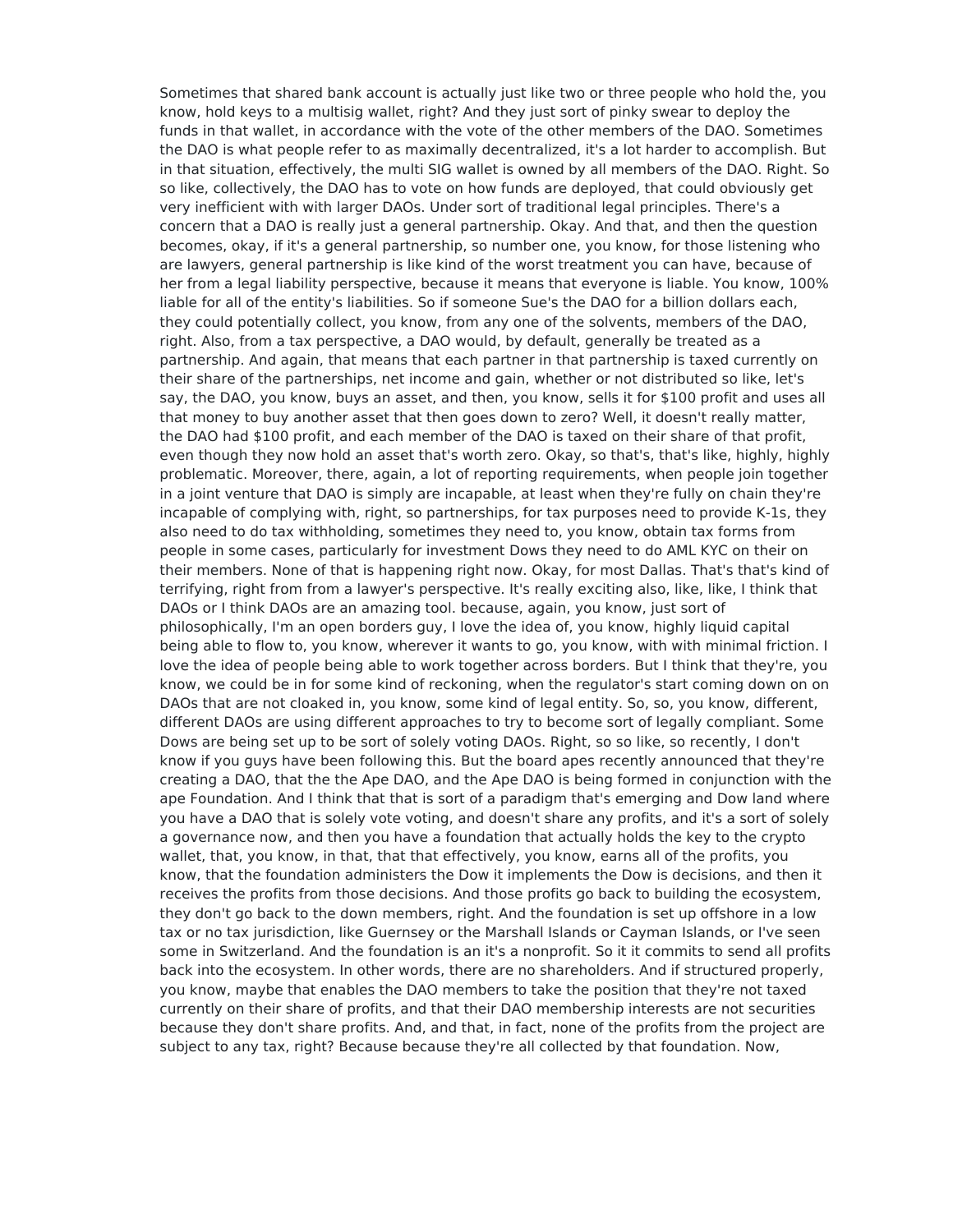number one, that's like this legal fiction that like, we really should be thinking about, like, is that really what we want to encourage? Because I don't think that that's really what the government wants to encourage, you know, if it, I mean, maybe really, number one should be does that work? Right, but but like, but, you know, what we assuming it does work? You know, is that really what the government wants to encourage? And, and, and if not, like, we have to be, you know, the policymakers have to come up with a better approach. But what I'm doing in the pro bono incubator is I'm working with a number of web three, sort of native, you know, organizations, Dows, whatever they are, that that wants to do good for the world. And, and what what we offer is to create a 501(c)(3), right? It's just a tax exempt organization. That's akin to what I just described, where the  $501(c)(3)$  complies with, you know, all of the requirements to be a charity and consults with a DAO, that that provides the  $501(c)(3)$ , the DAO effectively socializes the cost of the  $501(c)(3)$  research. The best example that I know of, for this paradigm is actually big green, and I don't have any affiliation with them, but you should check them out because I think it sounds like a really great project. Big Green is run by Kimball musk, Elon 's brother, and, and big green, that what one of their purposes at least, or maybe their primary purpose is to teach people in disadvantaged communities, for example, people in a number of African nations, how to be self sufficient, like how to plant gardens, right, how to how to plant their own food, grow their own food, the green is a  $501(c)(3)$ , I can contribute cash to big green and take a charitable donation for my contribution. However, big green then consults with the DAO, the big green DAO that finds you know, that helps it find the, the, you know, worthwhile recipients for charitable contributions, and also that I As I understand it assists in actually getting those funds to those to to the right hands, which is is, you know, is much easier to do when you're transacting in crypto, particularly in countries that don't have, you know, a highly regulated, highly built out financial system, where are you, you know, you can't trust the middleman quite as much as you can, arguably, in the United States. So that's, I think, a great paradigm, it's one that I'm really proud to be working on, admittedly, is a smaller scale than, than big green, probably. But it's something we do for free. You know, we do all the legal work for free, and we're open. So you know, if any of your listeners are interested in setting up a charitable organization, it also doesn't have to be web three, but I'm just into web three, these days. Free, Frank does that pro bono, so just get in touch.

### Steven Valentino 35:51

So to round off our foundational discussion into the key terminology that exists, distributed ledger technology is what I think most people understand in common parlance. But I think they quite don't understand how it operates or what it is necessarily. So could you sort of elaborate on what it is how it works? And then sort of, could this be relied on in different areas of law, and help like, undergird or reinforce certain systems that exists today?

### Jason Schwartz 36:17

For sure. So we're at the precipice of a revolution in record keeping. Blockchain tech is the first successful application of triple book entry. Triple entry bookkeeping. So in addition to each firm having its own assets and liabilities column, there's a third column, effectively, a state column that describes the location of every on chain asset in the world. Okay. That means that you can quickly audit, you know, multiple firms on sort of a global scale. In addition, you can very quickly, efficiently and safely transact with people you don't know, and move sensitive data, you know, again, efficiently, safely, and without, you know, without requiring any intermediary,